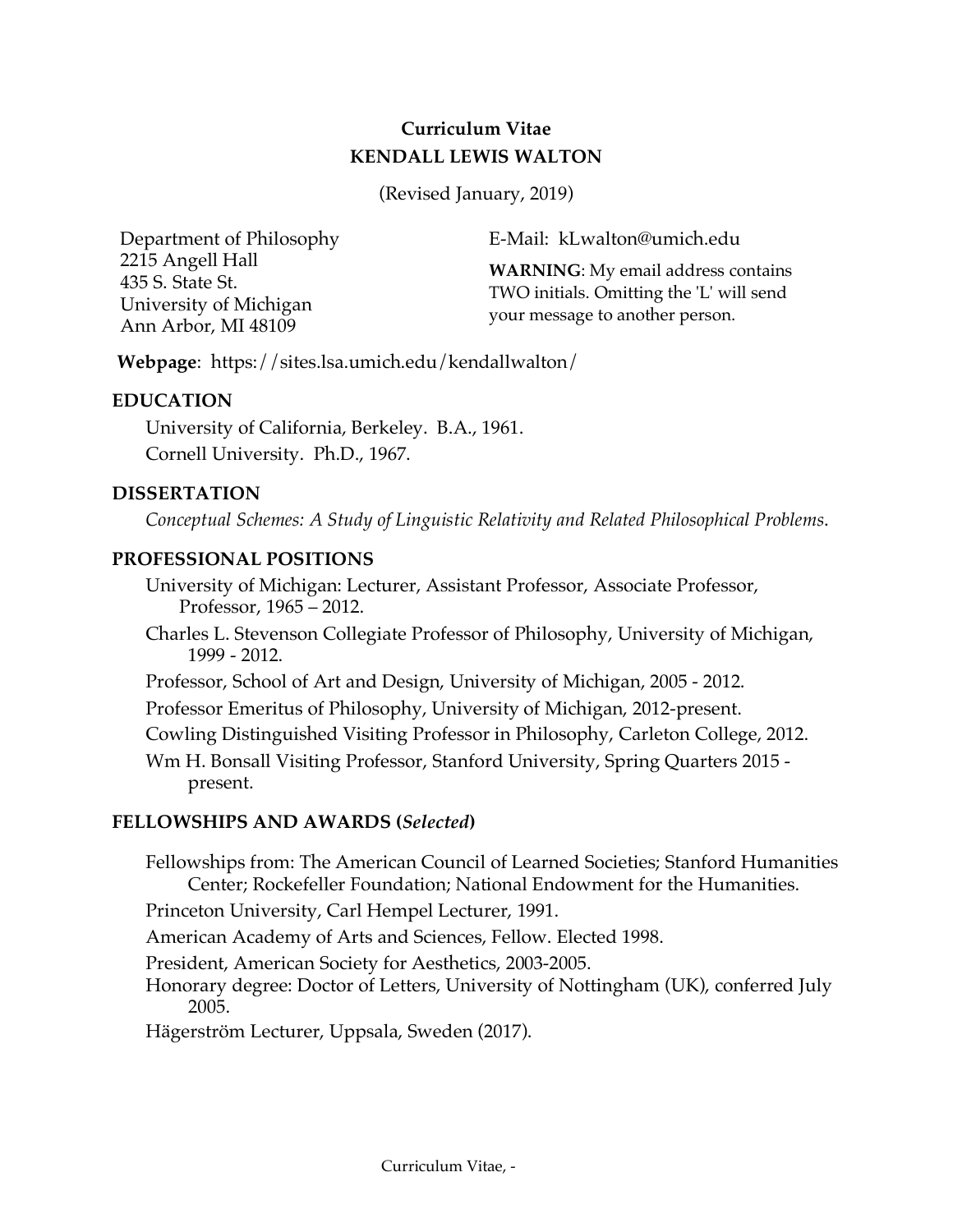## **SYMPOSIA AND WORKSHOPS ON MY WRITINGS**

- Symposium, *Listening with Imagination*, on my writings on music. American Musicological Society, New York. Four speakers, with my responses. November 1995.
- "*Workshop on the work of Kendall Walton*," Nottingham University (UK), July 2005.
- "*Metaphysics, Mimesis, and Make-Believe: A Conference in Honour of Kendall Walton*." Leeds University, U.K. 21-23 June, 2007.
- Symposium: "*Kendall Walton and the Aesthetics of Photography and Film*." University of Kent (Canterbury, U.K.), School of Drama, Film, & Visual Arts. November-December, 2007.
- "*Miniconference Celebrating the Work of Kendall Walton*," Victoria University of Wellington (New Zealand), Philosophy Department, March, 2008.
- "*Workshop on Kendall Walton's work at the intersection of aesthetics and philosophy of mind*." University of Warwick, June, 2008.
- "*Imagination and Make-Believe in Art and Philosophy.*" University of Michigan, October, 2012.
- Print Symposium, "'Categories of Art' at Fifty." *Journal of Aesthetics and Art Criticism*. Forthcoming 2020.

#### **PUBLISHED INTERVIEWS**

- "Can Seeing Be an Art Really," with Richard West (interviewed jointly with Patrick Maynard). *Source: Photographic Review*, Issue 53 (Winter 2007), pp 38-41.
- "Aesthetics and Theory Construction," with Hans Maes (translated into Dutch by Hans Maes as "Esthetica en Theorievorming: Een Interview met Kendall Walton." *Esthetica: Tijdschrift voor Kunst en Filosofie (*Jaargang 2008).
- "Only a Game." Interview with Chris Bateman, 2010. http://onlyagame.typepad.com/only\_a\_game/2010/06/walton-onmakebelieve.html
- Audio Interview on photography, with Nigel Warburton. *Philosophy Bites*. http://philosophybites.com/2012/12/kendall-walton-on-photography.html.
- Interview with Christophe Lemaitre. Published in Lemaitre, *Le livre de go, 2nd part* (Frans Masereel Centrum, 2015).

#### **PUBLICATIONS**

#### **Books:**

*Mimesis As Make-Believe: On the Foundations of the Representational Arts* (Harvard University Press, 1990). 450 pages.

Translated into Italian, Chinese, Korean, Japanese.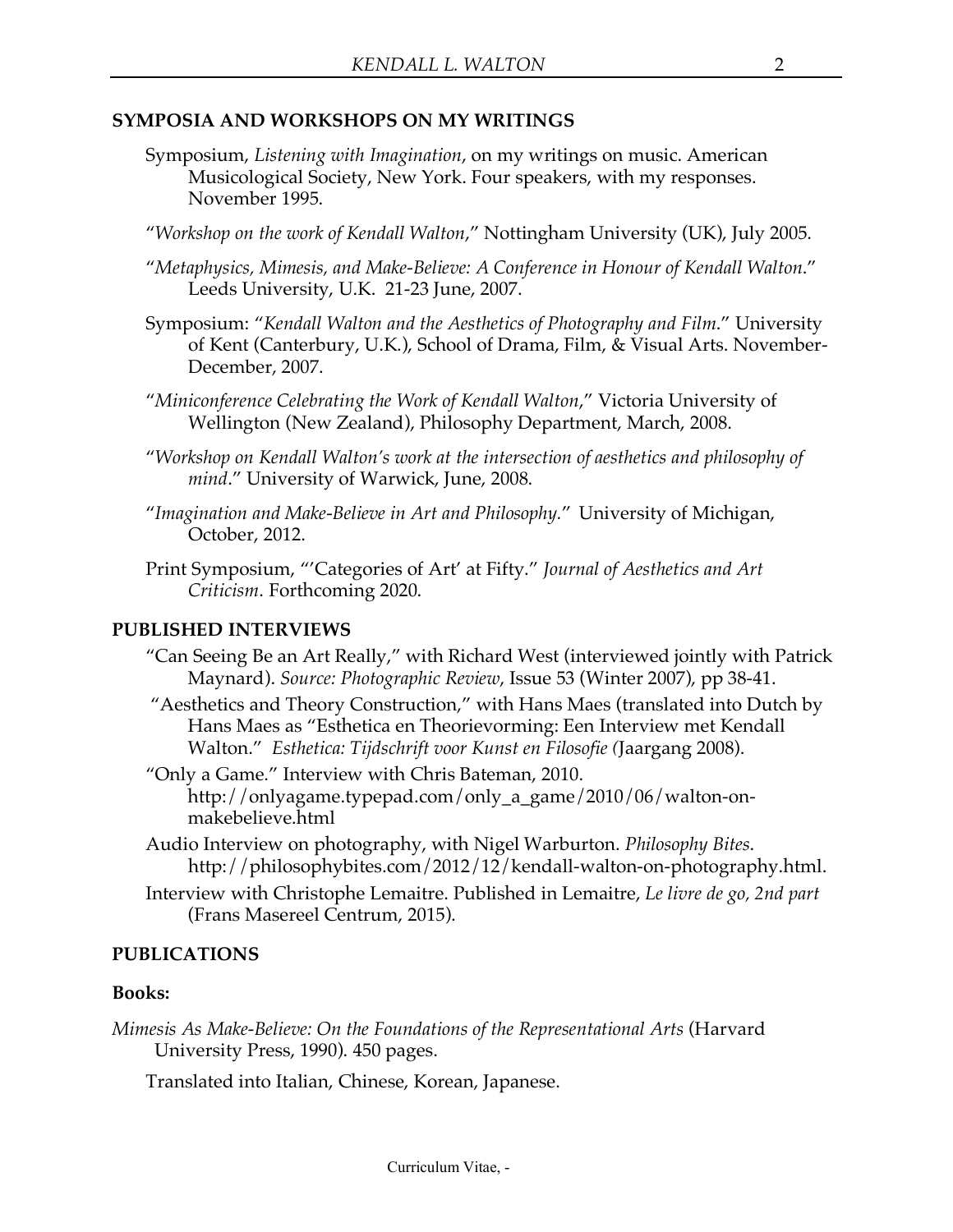- *Marvelous Images: On Values and the Arts* (New York: Oxford University Press, March 2008).
- *In Other Shoes: Music, Metaphor, Empathy, Existence* (New York: Oxford University Press, January 2015).

## **Articles:**

- "The Dispensability of Perceptual Inferences," *Mind* (July 1963), pp. 357-367.
- "Categories of Art," *The Philosophical Review* 79 (July 1970), pp. 334-367.

Reprinted widely.

- "Languages of Art: An Emendation," *Philosophical Studies* (October-December 1971), pp. 82-85.
- "Pictures and Make-Believe," *The Philosophical Review* (July 1973), pp. 283-319.
	- Reprinted in W. E. Kennick, *Art and Philosophy*, 2nd edition (St. Martin's Press, 1979).
- "Linguistic Relativity," in *Conceptual Change*, ed. by Glenn Pearce and P. Maynard (Reidel, 1973), pp. 1-30.
- "Are Representations Symbols?," *The Monist* 58 (April 1974), pp. 236-254.

Reprinted in Peter Lamarque and Stein Haugom Olsen, *Aesthetics and the Philosophy of Art: The Analytic Tradition* (Blackwell's, 2003).

- "Points of View in Narrative and Depictive Representation," *Nous* 10 (March 1976), pp. 49-61.
- "The Presentation and Portrayal of Sound Patterns," *In Theory Only* (February/March 1977), pp. 3-16.
- "Fearing Fictions," *The Journal of Philosophy* 75 (January 1978), pp. 5-27.

Reprinted widely.

"How Remote Are Fictional Worlds From the Real World?", *The Journal of Aesthetics and Art Criticism* 37 (Fall 1978), pp. 11-23.

Partially reprinted in Peter A. French and Curtis Brown, *Puzzles, Paradoxes, and Problems: A Reader for Introductory Philosophy* (St. Martin's Press, 1987). Czech Translation in *Aluze: revue pro literaturu, filozofii a jiné*, 2005.

"Style and the Products and Processes of Art," in *The Concept of Style*, ed. by Berel Lang (University of Pennsylvania Press, 1979), pp. 45-66. Second edition (Cornell University Press, 1987), pp. 72-103.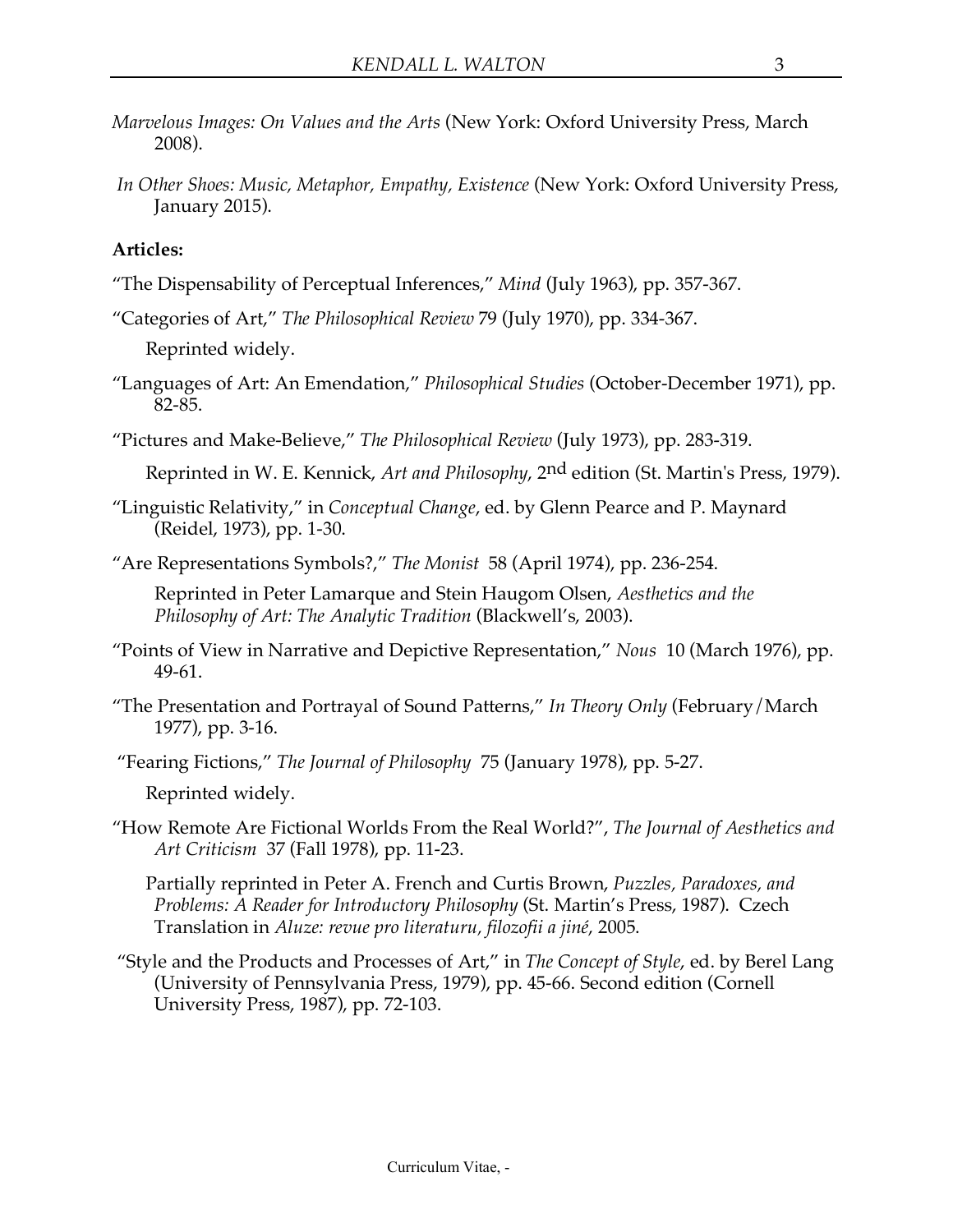"Appreciating Fiction: Suspending Disbelief or Pretending Belief?," *Dispositio* (Invierno Primavera), 1980, pp. 1-18.

Italian translation in *Asmodeo/Asmodèe*. French translation, "Comment on apprécie la fiction" in *Agone: Litterature, Critique & Philosophie,* numéro 14 (1995); volume titled, "Quand y a-t-il fiction?".

- "Fiction, Fiction-Making, and Styles of Fictionality," *Philosophy and Literature* 7/1 (Spring 1983): 78-88.
- "Transparent Pictures: On the Nature of Photographic Realism," *Critical Inquiry* 11/2 (December 1984) 246-277.

Reprinted widely.

- "Do We Need Fictional Entities?: Notes Toward a Theory," in Rudolf Haller, *Aesthetics: Proceedings of the Eighth International Wittgenstein Symposium*, Part I (Vienna: Hölder-Pichler-Tempsky, 1984), 179-192.
- "Fictional Entities," in *The Reasons of Art: Artworks and the Transformations of Philosophy*, edited by Peter McCormick (Ottawa: University of Ottawa Press, 1985).
- "Looking at Pictures and Looking at Things," in Andrew Harrison, editor, *Philosophy and the Visual Arts* (Reidel, 1987), pp. 277-300.

Reprinted in Philip Alperson, *The Philosophy of the Visual Arts* (Oxford University Press, 1992).

- "The Presentation and Portrayal of Sound Patterns," in *Human Agency: Language Duty and Value*, edited by Jonathan Dancy, Julius Moravscik, and Christopher Taylor (Stanford University Press, 1988), 237-257. [This is a revised and substantially expanded version of the 1977 paper with the same title.]
- "What Is Abstract About the Art of Music?," *Journal of Aesthetics and Art Criticism*, 46/3 (Spring 1988), 351-364. Korean translation: In *Music, that Most Eloquent of All Languages*, Hee Sook Oh, editor; translated by Chunhu Jeon (Paju: Eumaksekye, 2012).
- Symposium on *Mimesis As Make-Believe*, in *Philosophy and Phenomenological Research*: Responses to discussions of the book by five authors. (June, 1991.)
- "Seeing-In and Seeing Fictionally," in *Mind, Psychoanalysis, and Art: Essays for Richard Wollheim*, edited by James Hopkins and Anthony Savile (Oxford: Blackwells, 1992), pp. 281–291.
- "Make-Believe, and its Role in Pictorial Representation and the Acquisition of Knowledge," *Philosophic Exchange* 23 (1992), 81–95.

Condensed version published as "Make-Believe, and its Role in Pictorial Representation," in *Art Issues*, No. 21 (January/February 1992), pp. 22-27. Reprinted in (*a*) David Goldblatt and Lee B. Brown, editors, *Aesthetics: A Reader in*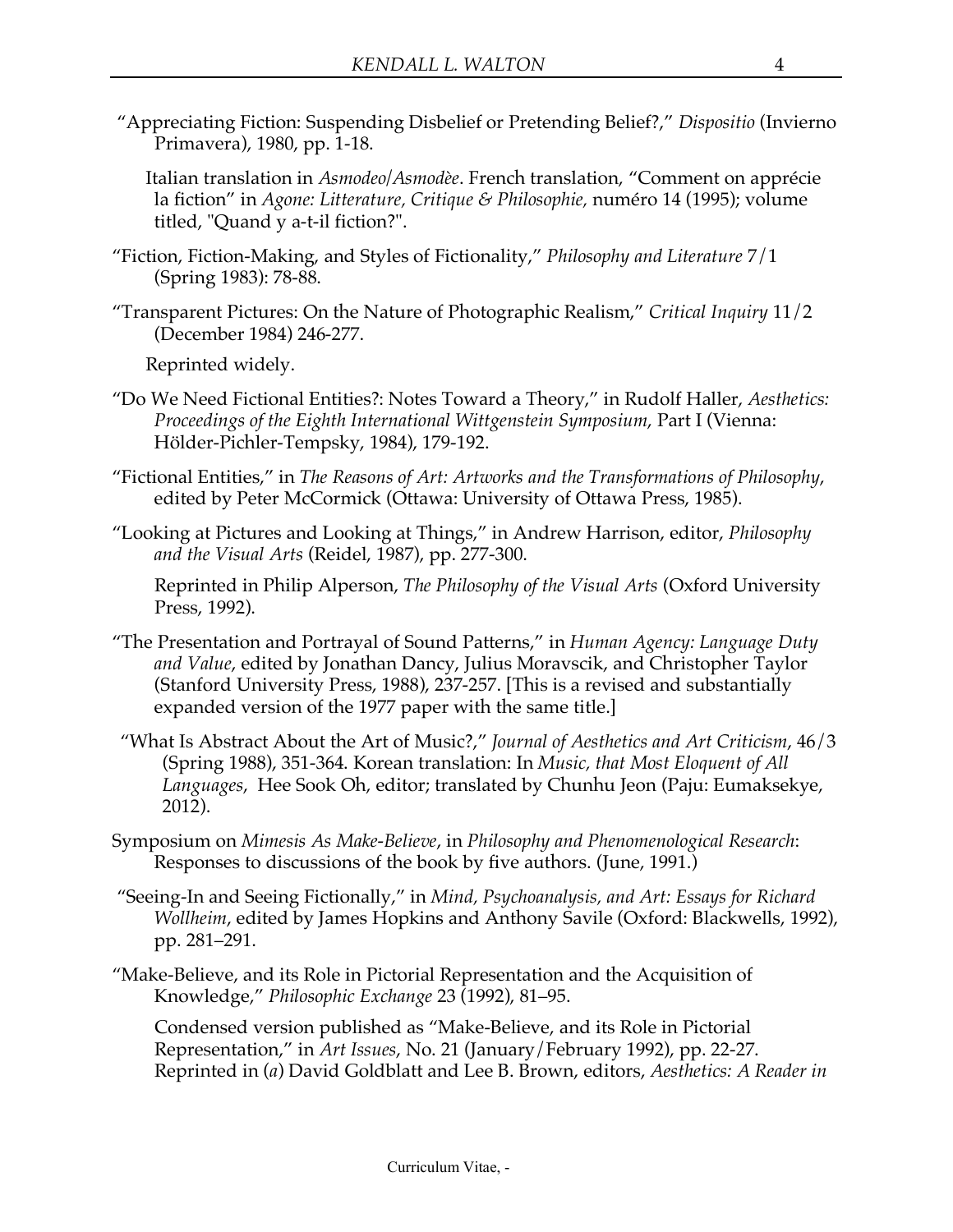*Philosophy of the Arts*: Prentice Hall, 1997), and in (*b*) Susan Feagin and Patrick Maynard, editors, *Aesthetics* (Oxford University Press, 1997).

"Understanding Humour and Understanding Music," in *The Interpretation of Music: Philosophical Essays*," Michael Krausz, ed. (Oxford, 1993).

Published also in the *Journal of Musicology*, Vol. 11, No. 1 (1993).

"Metaphor and Prop Oriented Make-Believe," *The European Journal of Philosophy*, Vol. 1, No.1, April 1993, pp. 39–57.

Reprinted in (*a*) Dom Lopes and Eileen John (editors), *Philosophy of Literature: Contemporary and Classic Readings* (Blackwell's, 2004), and in (*b*) Mark Kalderon (editor), *Fictionalist Approaches to Metaphysic*s (Oxford University Press, 2005).

- "How Marvelous!: Toward a Theory of Aesthetic Value," *The Journal of Aesthetics and Art Criticism*, 51:3 (Summer 1993), 499–510.
- "Morals in Fiction and Fictional Morality," *Proceedings of the Aristotelian Society* , Supplementary Volume 68 (1994): 27-50.

Reprinted in Alex Neill and Aaron Ridley, *Arguing about Art*, 2<sup>nd</sup> edition (Routledge, 2002). Portuguese translation in *Ficcionalidade*, Galle, Helmut; Perez, Juliana; Pereira, Valéria. Editors. Daniel R. Bonomo, translator (2018).

"Listening with Imagination: Is Music Representational?" *The Journal of Aesthetics and Art Criticism*, 52:1 (Winter 1994), 47-61.

Reprinted in (*a*) Jenefer Robinson, *Music and Meaning* (Cornell University Press, 1997), and in *(b*) Philip Alperson, *Musical Worlds: New Directions in the Philosophy of Music*.(University of Pennsylvania Press, 1998), 47-62.

"Spelunking, Simulation and Slime: On Being Moved by Fiction". In Mette Hjort and Sue Laver, *Emotion and the Arts* (Oxford University Press, 1997).

Reprinted in Robert Stecker and Ted Gracyk, *Aesthetics Today: A Reader* (Lanham MD: Rowman & Littlefield, 2010). Serbian translation, in *The Paradox of Fiction*, Aleksandra Kostic, editor (Beograd: Fedon, forthcoming). Portuguese translation, with additions, in *Contracampo* (Brazil), issue on "Immersive Processes in Media Culture," 2014

"On Pictures and Photographs: Objections Answered". In: Richard Allen and Murray Smith, editors. *Film Theory and Philosophy* (Oxford: Oxford University Press, 1997), pp. 60-75.

Portugese translation in *Teoria Contemporanea do Cinema*, Vol. 2, edited by Fernãao Pessoa Ramos (São Paulo: Editora Senac, 2005).

"Projectivism, Empathy, and Musical Tension." In *Philosophical Topics*, 26:1&2 (Spring & Fall, 1999). (pdf available on my webpage)

A shorter version under the title, "Empathy and Musical Tension" appeared in Dag Prawitz, editor, *Meaning and Interpretation*, published by the Swedish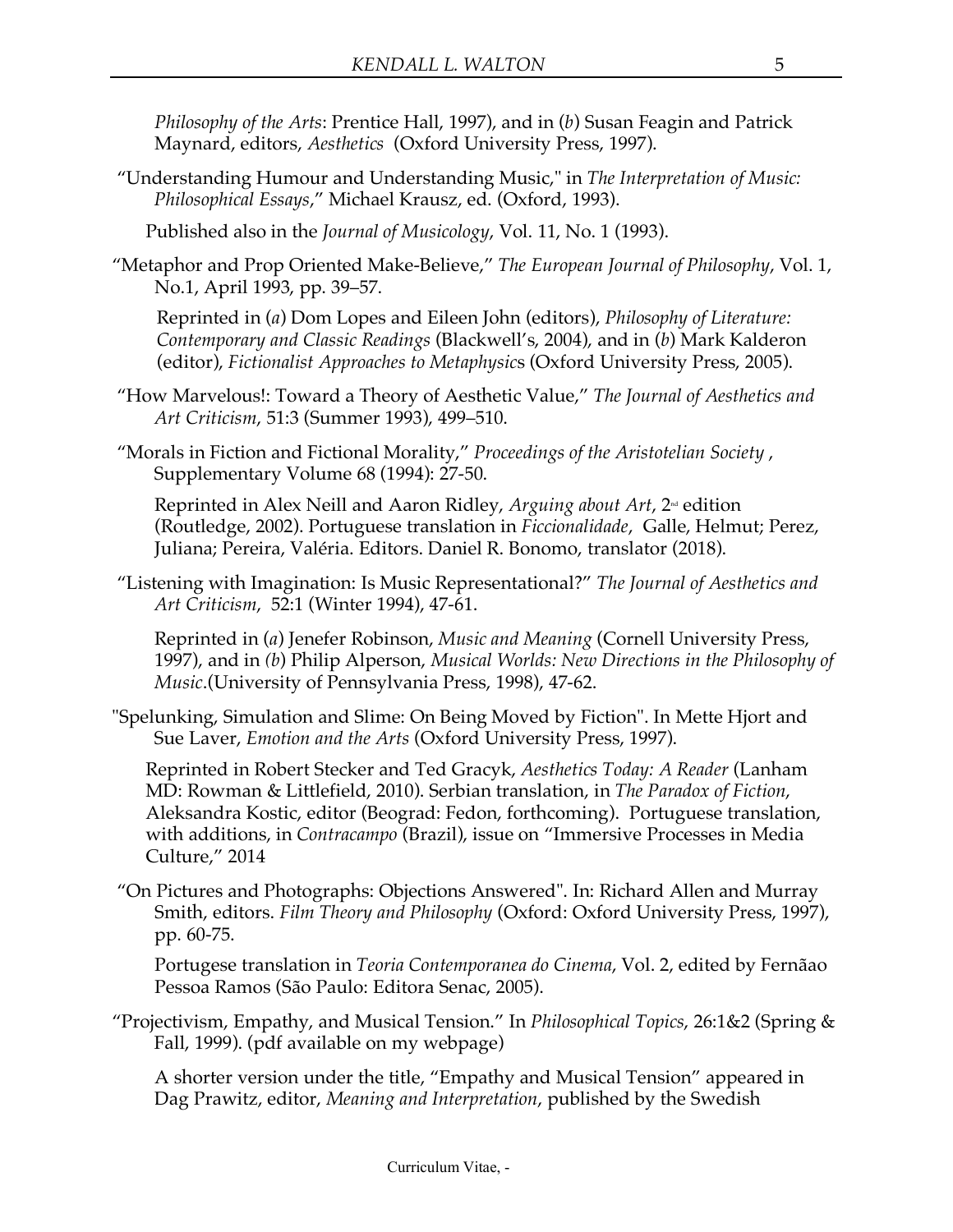Academy of Letters, History, and Antiquities, KVHAA Konferenser 55 (2002), pp. 43-69.

- "Existence as Metaphor?" In *Empty Names, Fiction, and the Puzzles of Non-Existence*, edited by Anthony Everett and Thomas Hofweber, Center for the Study of Language and Information (CSLI), Stanford, 2000.
- "Depiction, Perception, and Imagination: Responses to Richard Wollheim." *Journal of Aesthetics and Art Criticism* 60/1 (Winter, 2002): 27-35.
- "Restricted Quantification, Negative Existentials, and Fiction" (*Dialectica*, 57/2 (2003): 241-244.
- "Landscape and Still Life: Static Representations of Static Scenes." In *Rivista di Estetica*  25 (February, 2005), 105-116.

Reprinted in Scott Walden, editor, *Photography and Philosophy: Essays on the Pencil of Nature* (Blackwells, 2008.) Korean translation forthcoming.

- "On the (So-Called) Puzzle of Imaginative Resistance." In Shaun Nichols, *The Architecture of the Imagination: New Essays on Pretense, Possibility, and Fiction* (Oxford University Press, 2006) 137-148. **???**Reprinted in my *Marvelous Images*.
- "Fiction Within and Beyond the Arts—Theater and Sports" (English with Korean translation). In *Imagination, Representation and Arts*, 121-128,129-137.
- "Aesthetics—What?, Why?, and Wherefore?" (Presidential address for the American Society for Aesthetics). *Journal of Aesthetics and Art Criticism*, 65/2 (April 2007), 147- 161. (pdf available on my webpage)
- "Experiencing Still Photographs: What Do You See and How Long Do You See It?" In my *Marvelous Images: On Values and the Arts* (New York: Oxford University Press, 2008).
- "Pictures and Hobby Horses: Make-Believe Beyond Childhood." In my *Marvelous Image: On Values and the Arts* (New York: Oxford University Press, 2008).

Reprinted in Werner Wolf, Walter Bernhart, and Andreas Mahler, *Aesthetic Illusion in Literature and Other Media* (Amsterdam: Rodopi, 2013).

- "Le Sport comme Fiction: Quand Fiction et Realité Coïncident (Presque)." In *Les arts visuels, le web et la fiction*, edited by Bernard Guelton (Publications de la Sorbonne, 2009). Translated into French by Bernard Guelton(?).
- "Pictures, Titles, Depictive Content," In *Image and Imaging in Philosophy, Science and the Arts*, Volume 1, Proceedings of the 33<sup>rd</sup> International Ludwig Wittgenstein-Symposium in Kirchberg, 2010, edited by Heinrich, Rchard, et al (Frankfurt: Ontos Verlag, 2011).
- "*Thoughtwriting*—in Poetry and Music." *New Literary History*, 43/3 (Summer 2011), 455- 476. (Also in my *In Other Shoes* [2015]). (pdf available on my webpage).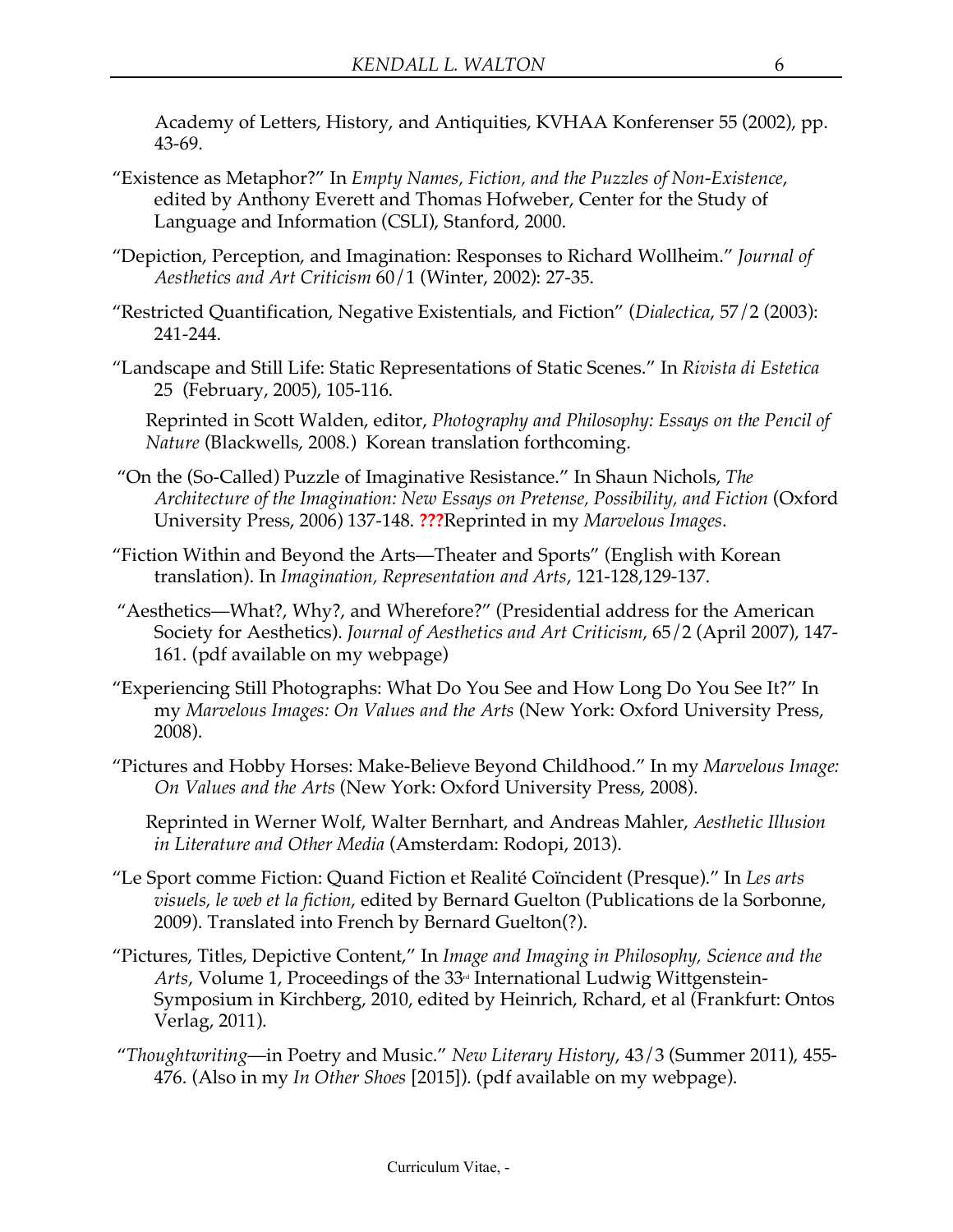- "Two Kinds of Physicality, in Electronic and Traditional Music." In *Bodily Expression in Electronic Music: Perspectives on a Reclaimed Performativity*, ed. by Deniz Peters, Gerhard Eckel, and Andreas Dorschel (Routledge, 2012), 114-129. (pdf available on my webpage)
- "Fotografische Bilder." In *Fotografie zwischen Dokmentation und Inszenierung,* ed. by Julian Nida-Rümelin and Jakob Steinbrenner ( Hatje Cantz Verlag, 2012). (This is a German translation of my English text. The English text is available on my webpage.)
- "Fictionality and Imagination Reconsidered." In *Fictionalism to Realism: Fictional and Other Social Entities*, edited by Barbero, Carola; Ferraris, Maurizio; and Voltolini, Alberto (Newcastle upon Tyne: Cambridge Scholars Publishing, 2013), 9-26.
- "Luca Del Baldo's Portrait: On Painting from Photographs" (2014). Available at http://visionary\_academy.lucadelbaldo.com/text-i.html#WALTON. Forthcoming in Del Baldo, *Atlas: A Pictorial Iconography of Contemporary Philosophy*
- "Fictionality and Imagination: Mind the Gap." In my *In Other Shoes* (Oxford University Press, 2015).
- "'It's Only a Game': Sports as Fiction." In my *In Other Shoes* (Oxford University Press, 2015).
- "Empathy, Imagination, and Phenomenal Concepts." In my *In Other Shoes* (Oxford University Press, 2015).
- "Meiosis, Hyperbole, Irony." *Philosophical Studies*. 174 (2017). doi:10.1007/s11098-015- 0546-6. Published online 22 August 2015. Available at http://dx.doi.org/10.1007/s11098-015-0546-6, and on my website. Shared link (read only): http://rdcu.be/m6tv
- "'Categories of Art' at Fifty" (forthcoming, 2020). Response to three symposiasts. *The Journal of Aesthetics and Art Criticism*.

## **In Progress**

- "How to Think about Fiction, and how not to"
- "Abstraction and Aboutness in the Arts"
- "Appearances"

## **Reviews, Encyclopedia Articles, etc. :**

- "Categories and Intentions: A Reply," *The Journal of Aesthetics and Art Criticism* (Winter 1973), pp. 267-268.
- "Not a Leg to Stand on the Roof on." *The Journal of Philosophy* 70/19 (November 8 1973): 725-726.
- Review of Monroe Beardsley, *The Possibility of Criticism*, *Journal of Philosophy* (December 1973), pp. 832-836.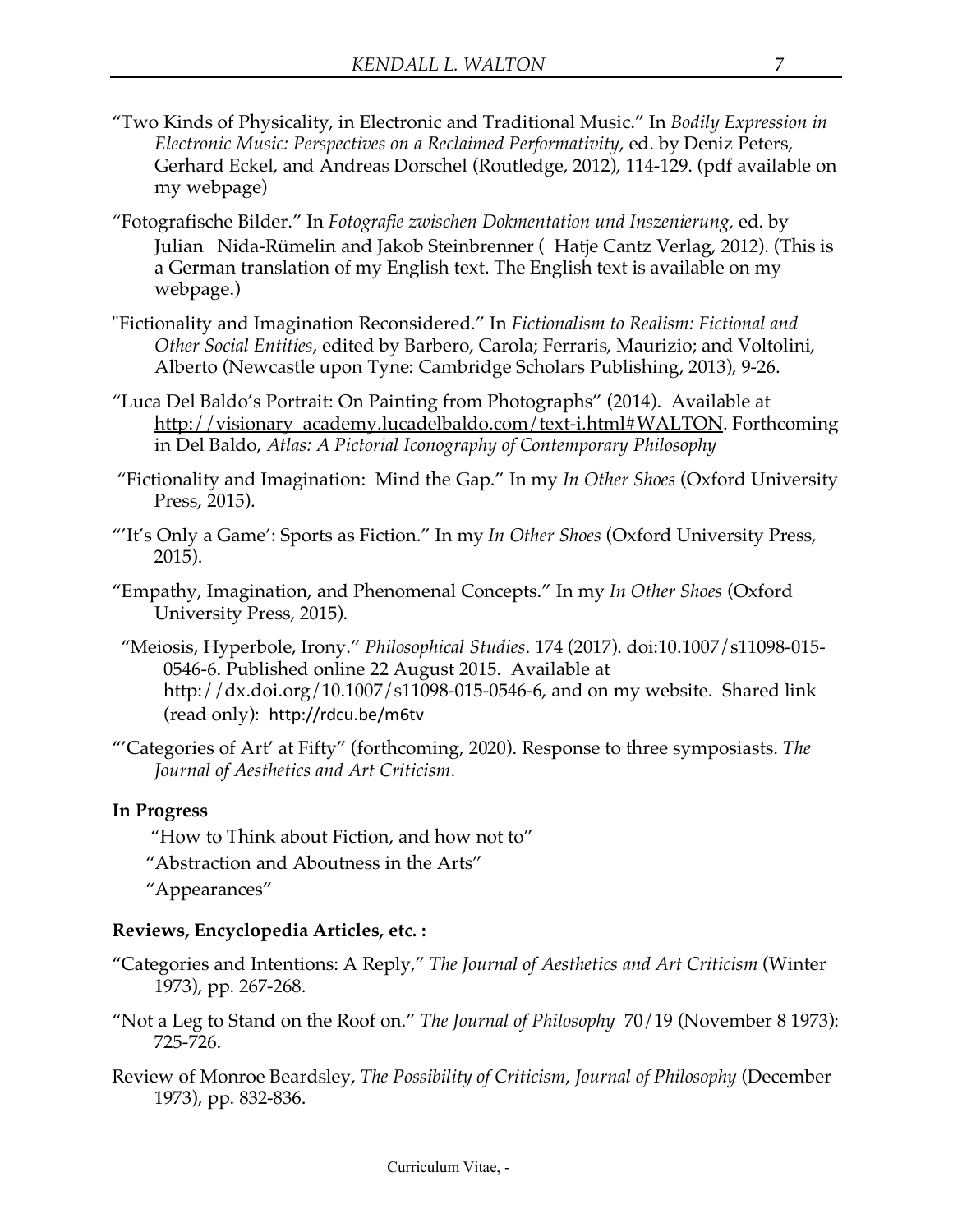- Review of George Dickie, *Art and the Aesthetic*, *Philosophical Review* 86/1 (January 1977), pp. 97-101.
- "Descriptions and Interpretations," review of Joseph Margolis, *Art and Philosophy*, *The Times Literary Supplement*, June 4, 1982.
- "Degrees of Durability," review of Anthony Savile, *The Test of Time*, *The Times Literary Supplement*, February 18, 1983.
- Review of Nicholas Wolterstorff, *Works and Worlds of Art*, *The Journal of Philosophy* 80/3 (March 1983): 179-193.
- "Looking Again Through Photographs: A Response to Edwin Martin," *Critical Inquiry*, Summer, 1986.
- "Fiction," in *Handbook of Metaphysics and Ontology*, edited by Hans Burkhardt and Barry Smith, Vol. 1 (Munich: Philosophia Verlag, 1991), 274–275.
- "Duality without Paradox: Response to Robert Newsom," in *Narrative* 2/2 (May 1994) [contribution to a "Dialogue" on *Mimesis as Make-Believe.*].
- "Aesthetics, I. Introduction," in *The Dictionary of Art*, edited by Hugh Brigstocke (London: Macmillan, 1994).
- "Two Arts That Beat as One." Review of Edward Rothstein, *Emblems of Mind: The Inner Life of Music and Mathematics*. The *New York Times Book Review* (June 16, 1995).
- "Nonexistent Objects, Nonbeing". *Encyclopedia of Philosophy Supplement* (Macmillan, 1996). Revised and expanded for the 2<sup>nd</sup> Edition, Borchert, Donald, ed. (Detroit: Macmillan Reference USA, 2006)
- "Is 'What Is Art?' Really the Question?" (Review of Michael Kelly, editor, *Encyclopedia of*  Aesthetics, 1<sup>*s*</sup> edition). *Times Literary Supplement*, Sep 29, 2000: 8-9.
- "Comment on Catherine Wilson, 'Grief and the Poet'" *British Journal of Aesthetics* 53/1 (January 2013), 113-115. [PDF available at: http://bjaesthetics.oxfordjournals.org/cgi/reprint/ays053? ijkey=l8ptp1QK2HZDYlv&keytype=ref]
- "Metaphor, Fictionalism, Make-Believe: Response to Elisabeth Camp" (2014). Pdf available on my website, and at:

http://global.oup.com/us/companion.websites/9780195098723/pdf/Metaphor\_Fi ctionalism\_Make\_Believe.pdf

## **LECTURES AND PRESENTATIONS** (*Selected*)

American Society for Aesthetics national meetings, Austin Texas. Symposium on my *Mimesis and Make-believe* (1990).

Princeton University, Carl Hempel Lectures (three lectures). (1991)

Trinity University, San Antonio, Texas. Stieren Distinguished Lecture in the Arts (1991).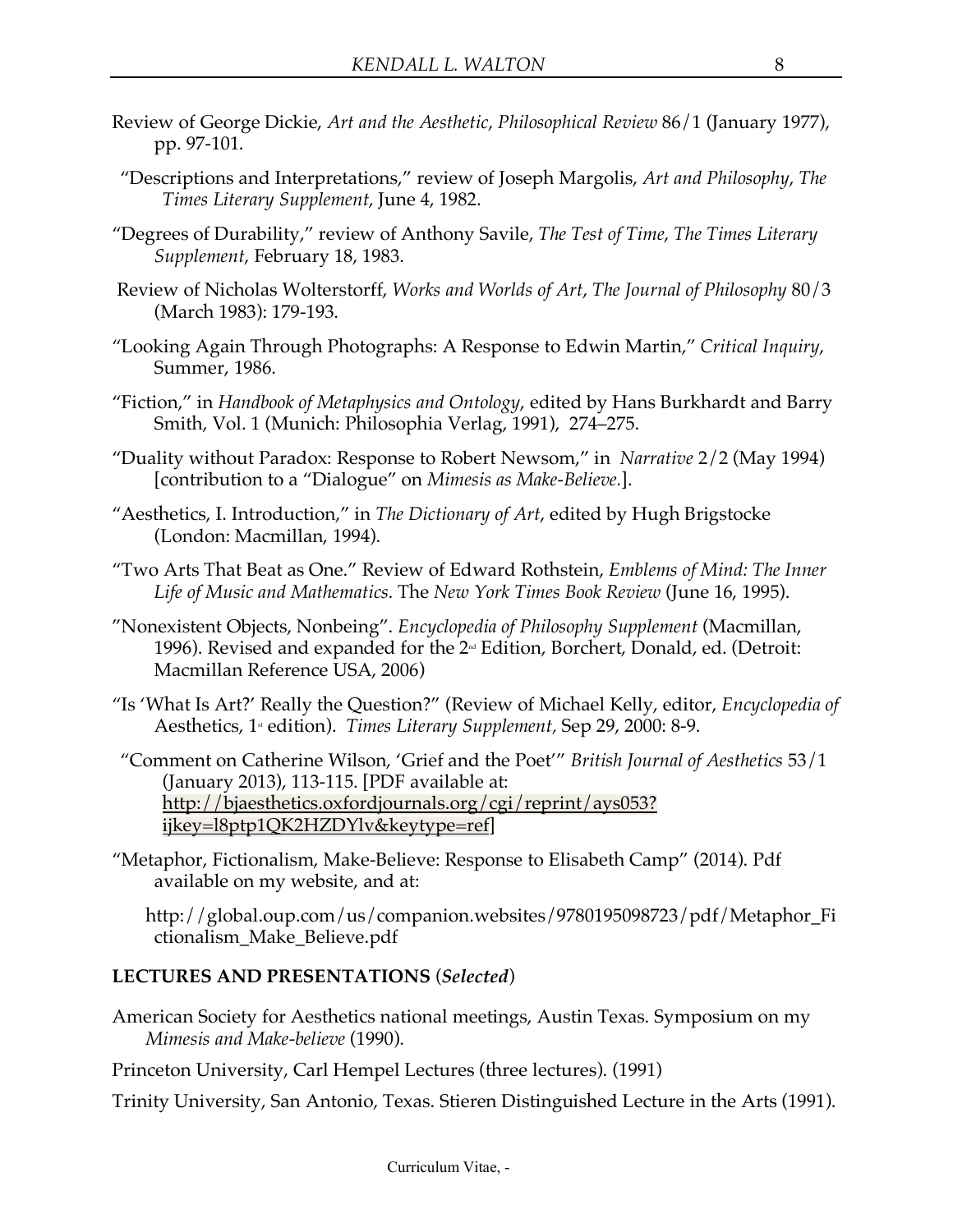- The Mind Association and Aristotelian Society, joint session, Dundee Scotland. Main symposium paper. (1994).
- American Musicological Society meetings, New York. Symposium on my work, "Listening with Imagination" (1995).
- Cornell University, Conference in honor of Sydney Shoemaker (1997).
- Stanford University, Center for the Study of Language and Information (CSLI). Conference on "Empty Names, Fiction, and the Puzzles of Nonexistence" (1998).
- Brock University (Ontario). Keynote address, Conference on "*Image and Imagery*." Comparative Literature (2000).
- University of Nevada, Reno, Philosophy Department. Keynote address, Leonard Conference (2000)..
- University of Michigan. Inaugural lecture, Charles L. Stevenson Collegiate Professor of Philosophy (2000).
- University of Michigan, Phi Beta Kappa Romanell Lectures, three lectures (2001-2002).
- Presidential Address, American Society for Aesthetics. Houston Texas (2004).
- Conference on "*Emotion Pictures*." Museum of Contemporary Art, Antwerp, Belgium (2005).
- Workshop on my writings, Nottingham University (UK). Replies to commentators (2005).
- Conference on "*Empathy*," California State University, Fullerton, Keynote address (2006).
- Three lectures at the Institut Jean Nicod and the Sorbonne, Paris (2006)
- Keynote address: "*Metaphysics, Mimesis, and Make-Believe: A Conference in Honour of Kendall Walton*." Leeds University, U.K. (2007).
- Spanish Society for Analytic Philosophy, Barcelona, 7 September. Invited "main speaker" (2007).
- University of Kent (Canterbury), U.K., School of Drama, Film, & Visual Arts. Symposium: "*Kendall Walton and the Aesthetics of Photography and Film*" (2007).
- Parodi Lecture, University of Miami and Art Basel (2007).
- Victoria University of Wellington (New Zealand), Philosophy Department, "*Miniconference Celebrating the Work of Kendall Walton*" (2008).
- Inaugural Conference for the Centre for Literature and Philosophy, University of Sussex (UK). Plenary speaker (2008).
- "The Philosophy of Computer Games Conference" Oslo. Keynote Speaker (2009).
- Author Meets Critics session, on my *Marvelous Images.* American Society for Aesthetics annual meeting, Denver (2009).